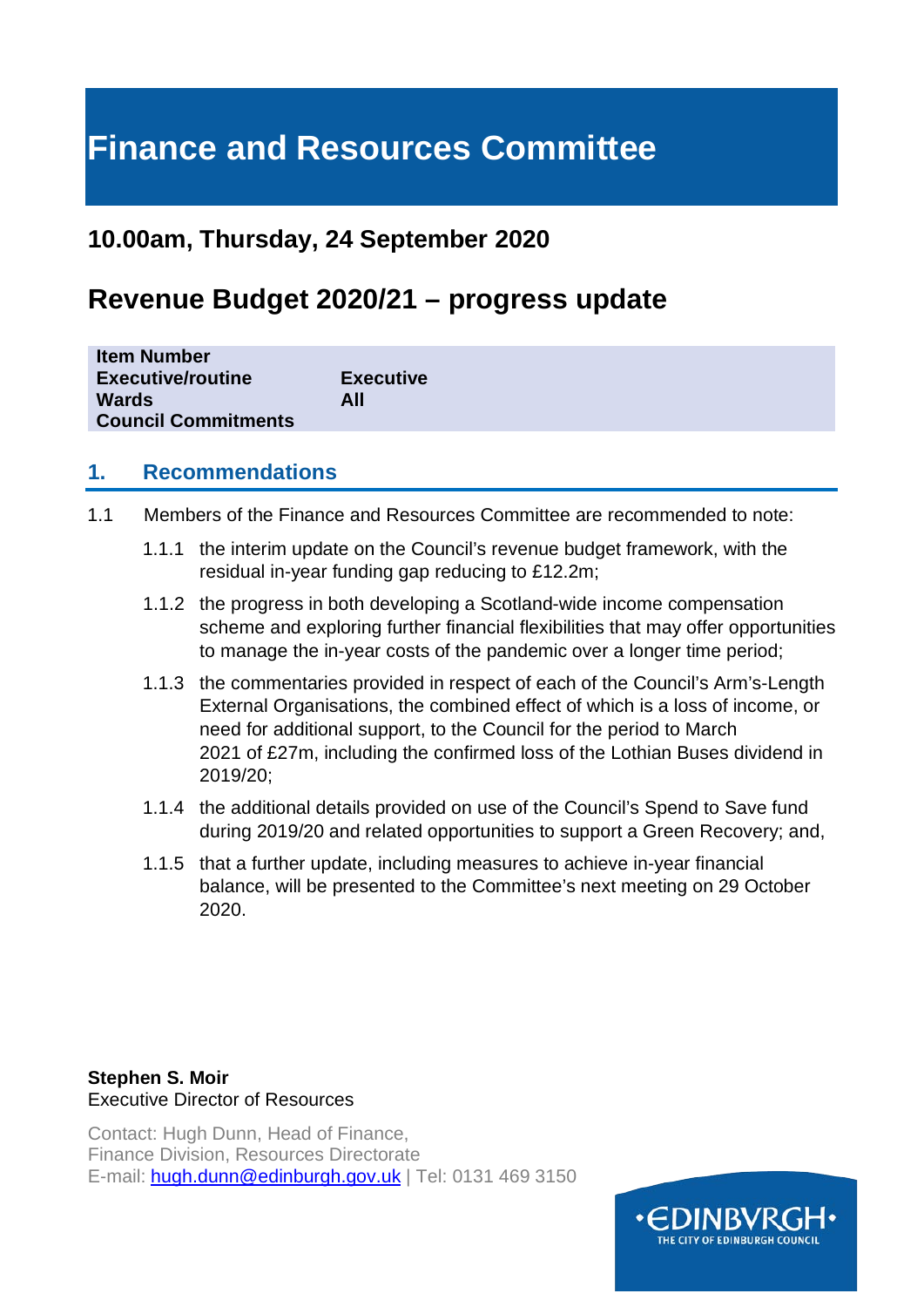**Report**

## **Revenue Budget 2020/21 – progress update**

## **2. Executive Summary**

- 2.1 The report provides an interim update on the Council's 2020/21 revenue budget, with a particular focus on the Council's Arm's-Length External Organisations (ALEOs), pointing to a reduction of £5m in the anticipated in-year funding gap to £12.2m. Progress in developing a Scotland-wide income compensation scheme and exploring other potential financial flexibilities is also outlined.
- 2.2 The report additionally provides requested details on the recent and potential use of the Council's Spend to Save fund to support a Green Recovery.

## **3. Background**

- 3.1 On 27 August 2020, members of the Committee considered an update on the Council's 2020/21 revenue budget, indicating a remaining £17.2m shortfall between net cost pressures across the Council and its Arm's-Length External Organisations and confirmed or anticipated sources of funding. Whilst a full update, including measures to achieve in-year financial balance, will be presented to the next meeting of the Finance and Resources Committee on 29 October, this interim report apprises members of changes emerging since the end of August.
- 3.2 Included within the £89.6m of net expenditure pressures set out within the 27 August report were £31m relating to the Council's ALEOs. Although a confidential briefing had previously been circulated to members of the Policy and Sustainability and Finance and Resources Committees, on 25 August 2020 the City of Edinburgh Council agreed a composite motion requesting that a further update be brought to today's meeting, setting out the current assessment of the pandemic on its ALEOs, with, wherever possible, relevant detail being included, and discussed, as part of the Committee's main agenda. Representatives of the ALEOs concerned will also be in attendance.
- 3.3 At the last meeting of the Finance and Resources Committee, members also noted that further details would be provided to this meeting on projects supported through the Council's Spend to Save fund during 2019/20. In addition, following agreement by Council on 28 July 2020 of a Green Group addendum on the potential role of Spend to Save and other energy efficiency-related funding in supporting a Green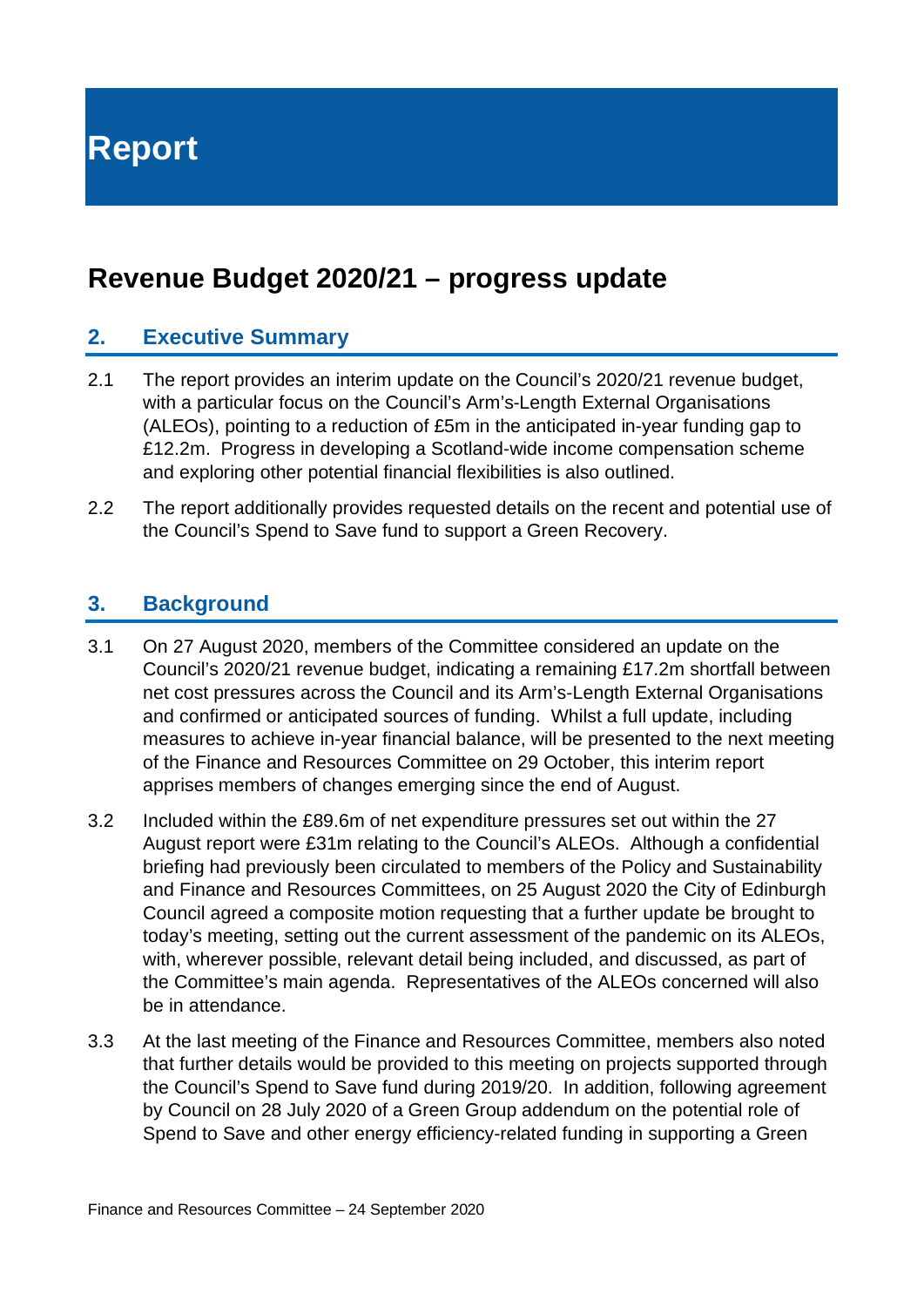Recovery, the report provides details of revenue funding sources available and the associated conditions of use.

## **4. Main report**

## **Changes in net expenditure pressures**

- 4.1 At the Committee's last meeting, members approved the extension until 2029 of the Council's current partnership agreement with CGI for the delivery of ICT and Transformation services. This extension will deliver cashable savings of £12m over the term of the extended contract, as well as £2.1m of savings in subsequent inflation-based uplifts and other changes. Calculated on a pro-rated basis, while the attendant detail is being finalised, £0.95m of this saving is anticipated to be available to offset wider Council pressures in 2020/21.
- 4.2 The majority of the remainder of this report focuses on the financial impacts of the pandemic on the Council's ALEOs, with the detail set out in Paragraphs 4.9 to 4.24. While a number of assumptions remain unchanged from those considered by the Finance and Resources Committee on 27 August, the estimated in-year support requirement for both Edinburgh Leisure and Edinburgh Trams has reduced by £2m to £6m, revising the £31m previous ALEO-wide estimate to £27m.
- 4.3 Taken together, the above-mentioned changes result in a further decrease, at this stage, of the in-year shortfall to £12.2m<sup>1</sup>. Executive Directors continue to examine means of reducing this gap further, including identifying savings arising, where relevant, from continuing suspension or delays in the resumption of budgeted activity levels. Whilst, at a more general level, it is inherently difficult to forecast with accuracy given the unprecedented nature of current events, the potential for material movements in net pressures in such areas as parking charges, property rental income and homelessness services remains and a more detailed update, along with potential measures to achieve financial balance, will therefore be presented to the Committee's next meeting on 29 October.

## **Sources of funding**

- 4.4 The report to the Committee's previous meeting referenced on-going work around the development of an income compensation scheme for councils in Scotland. Although based upon similar principles to the equivalent scheme in England, at their meeting on 28 August, COSLA Leaders agreed to request that a Scottish scheme, currently under discussion with the Scottish Government, additionally seek to address losses of income through ALEOs. Information received from councils, including the Council's submission, has been anonymised and aggregated and will now form the basis of the scheme's detailed development.
- 4.5 Whilst, given the Council's particular reliance on income, any scheme seeking to address direct and indirect (i.e. through ALEOs) income shortfalls is to be welcomed, it should be emphasised that the quantum of funding available is

<span id="page-2-0"></span><sup>1</sup> The £12.2m also reflects £3m of as-yet unmitigated pressures within the Place Directorate.

Finance and Resources Committee – 24 September 2020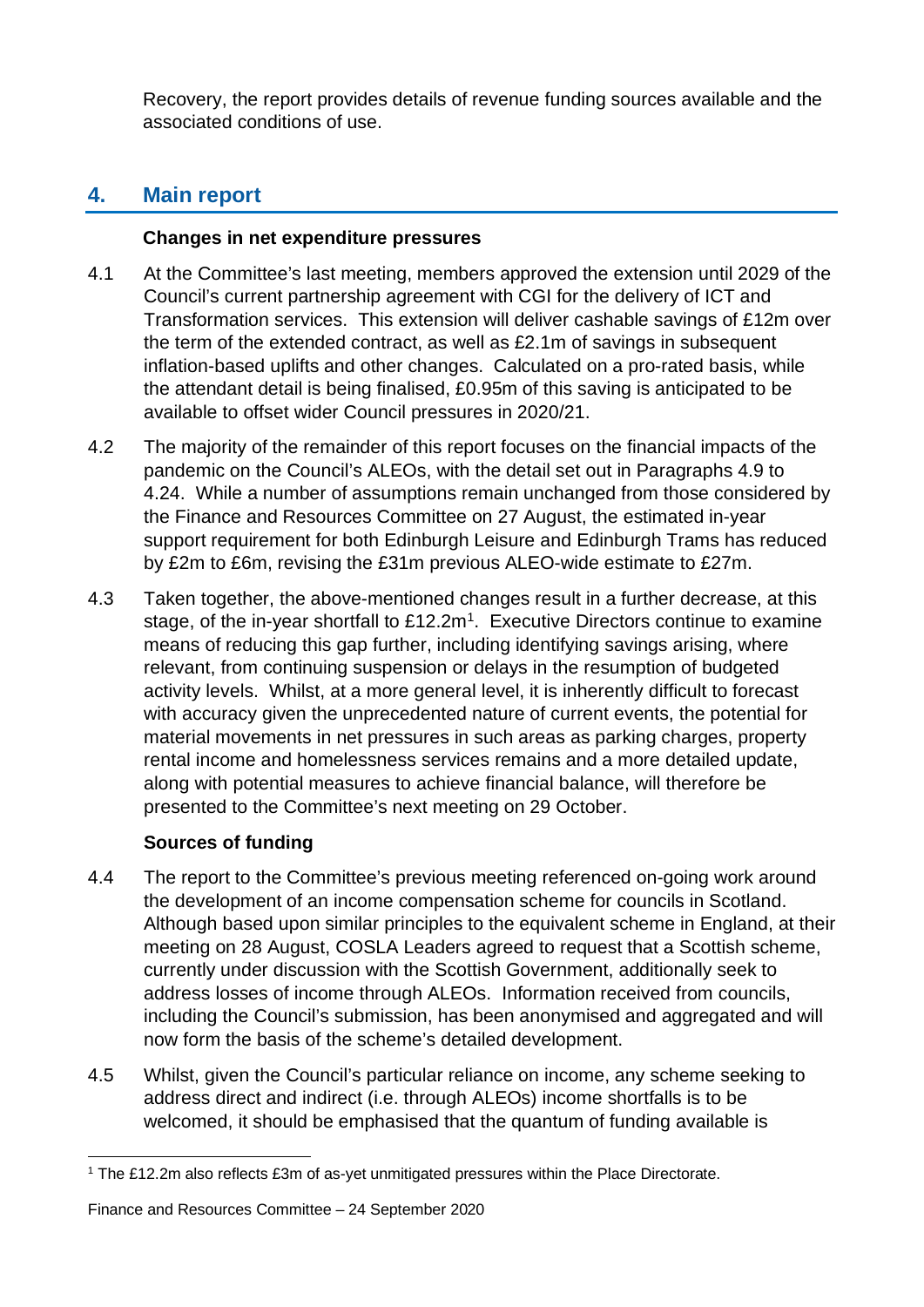likely to be considerably lower than the actual income losses incurred and, as such, provide only partial mitigation. At their August meeting, COSLA Leaders also agreed that, rather than being used to supplement theavailable level of resource for an income compensation scheme, the £49m of Barnett Consequentials announced on 23 July should instead be allocated on the basis of councils' respective shares of Grant-Aided Expenditure (GAE) and Special Islands Needs Allowance (SINA). Although, as of the time of writing, the Council's precise allocation remains to be confirmed, based on previous comparable announcements, a sum of around £3.832m is anticipated. This share is consistent with assumptions contained within the update to the Committee on 27 August, with the potential for an upside relative to current assumptions should the remaining sum available (estimated at £90m) be allocated in proportion to actual income losses suffered.

### **Financial flexibilities**

- 4.6 On 23 July, members of the Policy and Sustainability Committee agreed a motion seeking a two-year waiver on the interest element of councils' existing Public Works Loan Board (PWLB) borrowing and the Council Leader subsequently wrote to the Chancellor on this basis. Although no specific response has yet been received, it is understood that similar requests around deferrals of loan principal and interest made through COSLA have not been successful, with the Chancellor considering such moves unnecessary and focusing, instead, on the provision of additional grant funding support.
- 4.7 While the measures concerned do not require express UK Government approval, COSLA Leaders have also agreed to progress, jointly with the Scottish Government, an approach to the UK Government on four specific other financial flexibilities, including aligning, in accounting terms, PPP capital and interest payments more closely to the related asset life, that could be made available to councils in Scotland. Subject to confirmation of their permissibility, officers will continue to model their potential applicability to the Council, with an update then provided to the Committee's meeting on 29 October.

## **Audit Scotland publication: COVID-19 – Implications for public finances in Scotland**

4.8 Members of the Committee may also find the [above briefing,](https://www.audit-scotland.gov.uk/uploads/docs/report/2020/briefing_200820_covid.pdf) outlining the UK and Scottish Governments' fiscal response, emerging risks and the public audit response to the pandemic, to be of interest.

## **Impact of the pandemic on the Council's ALEOs**

4.9 The £31m referenced within the report to the Finance and Resources Committee on 27 August was comprised as shown below. Given the number of expenditure and income variables involved, relevant public health guidance and emerging sources of funding, however, the position is subject to regular review and the following sections of the report examine the latest position in respect of each ALEO in turn, as to how they may impact on the Council.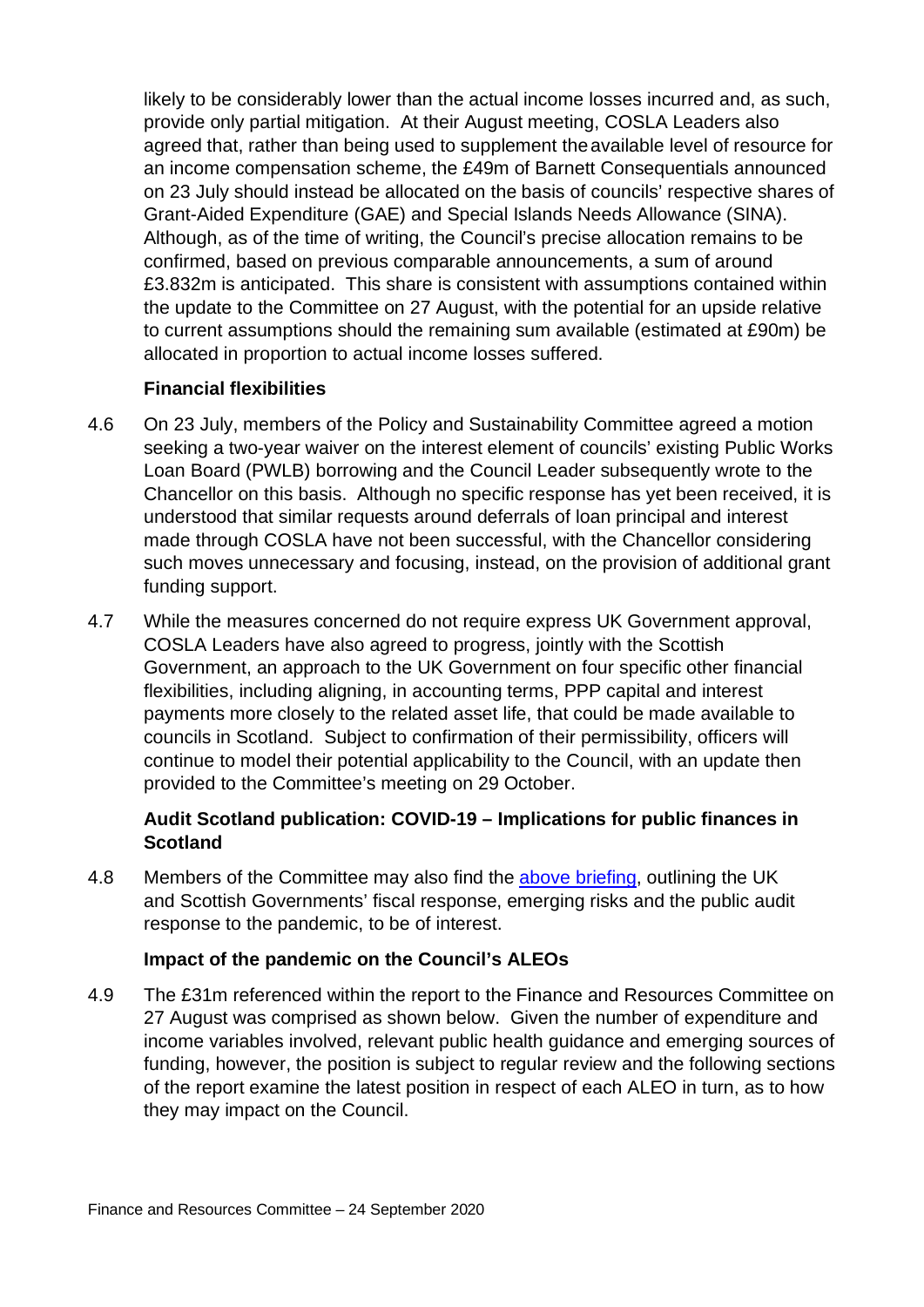| <b>Lothian Buses</b>                                 |  |
|------------------------------------------------------|--|
| <b>Edinburgh Leisure</b>                             |  |
| <b>Edinburgh Trams</b>                               |  |
| Contingency for continuing support, October to March |  |
|                                                      |  |

## **Lothian Buses**

- 4.10 The projection above assumed the full loss to the Council of the planned £6m dividend payable in respect of Lothian Buses' 2019 and 2020 financial years (reflected respectively within the Council's 2019/20 and 2020/21 accounts). This planning assumption remains unchanged at this time.
- 4.11 At the height of the lockdown, passenger numbers reduced by around 90% in line with guidance on critical service worker-only travel. Financial support was, however, provided for around 1,900 staff through the Coronavirus Job Retention Scheme (CJRS). In recognition of the impact reduced demand placed on the viability of local services for key workers, the Scottish Government, through Transport Scotland, additionally agreed to maintain concessionary travel reimbursement and Bus Service Operator Grant payments at the levels forecast prior to the impact of COVID-19. Despite this support, for the period to the end of June, the company was incurring a significant operating loss every four-week period. Since that time, passenger volumes have gradually increased as service coverage has been extended, although remain some 60% below normal levels, alongside increases in variable costs of operation.
- 4.12 As with all of the Council's ALEOs, a key determinant of the extent of any additional required support from the Council going forward is therefore the speed at which income levels recover as furloughing support is phased out. This, in turn, is influenced by public health advice, attitudes to use of public transport and the Scottish Government's routemap.
- 4.13 Given these dependencies, agreement has previously been reached with the Scottish Government to provide specific financial support, addressing residual net losses incurred in the eight-week period until mid-August during which network capacity was significantly increased but with continuing social distancing in place. Further support, on a similar basis, has now additionally been agreed until the beginning of November. There is, nonetheless, the potential for net calls upon the Council beyond this period and members will be kept apprised of additional details as these become available.

## **Edinburgh Leisure**

4.14 The financial impacts on Edinburgh Leisure will similarly be influenced by the timing of the Scottish Government's routemap and the nature of the associated required hygiene and social distancing measures. A comprehensive update is included elsewhere on this meeting's agenda, pointing to an overall in-year requirement of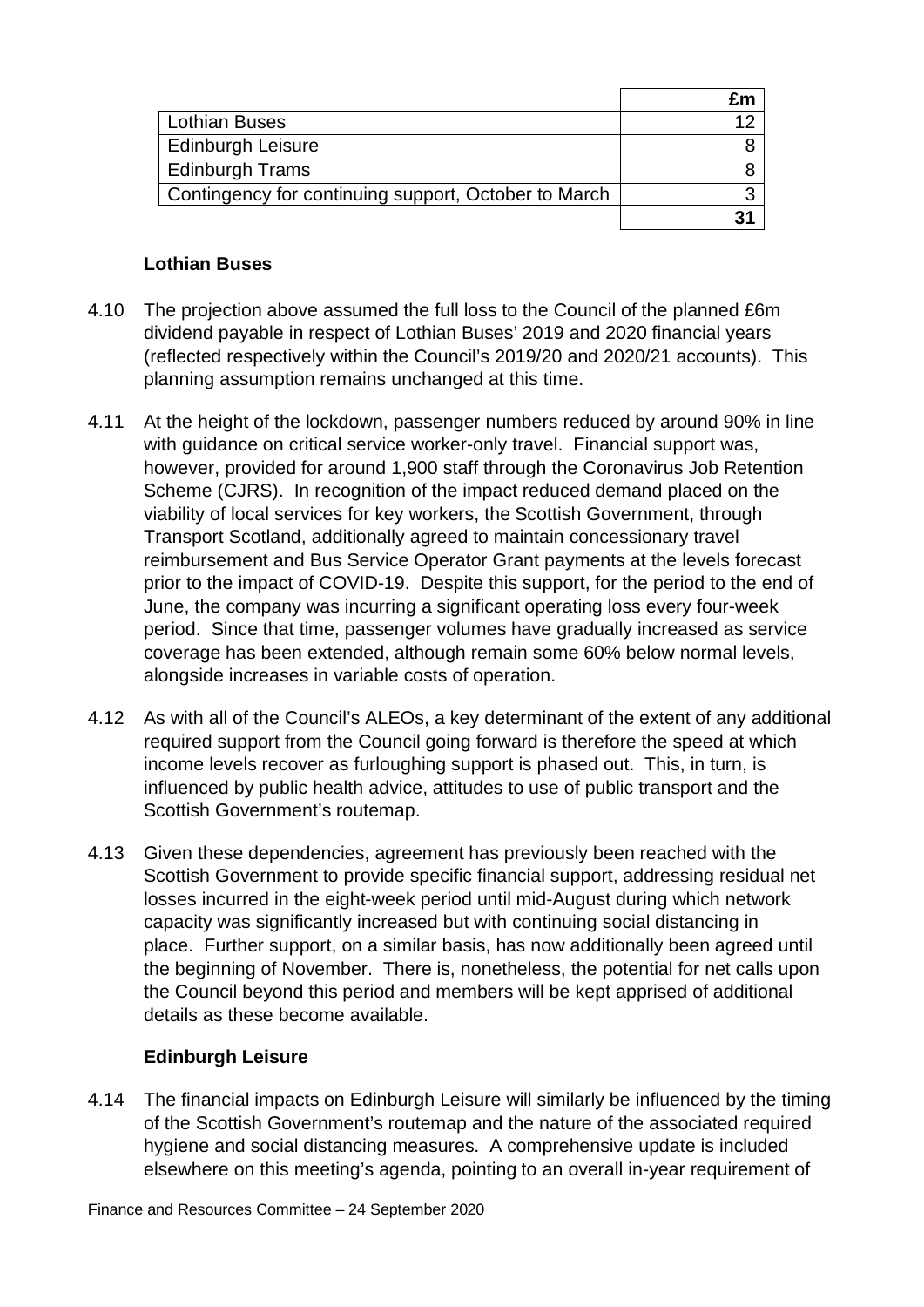up to £6m, a reduction of some £2m on the position reported to the Committee's previous meeting. It should be noted that a need for additional support in 2021/22 above the annual contracted payment is likely.

## **Edinburgh Trams**

- 4.15 As with Lothian Buses, Edinburgh Trams has played a crucial role in providing essential capacity and connectivity both during, and as part of the emergence from, lockdown. At the height of the pandemic, revenue reduced by some 98% compared to business plan projections and even as of the end of July, income remained at only 15% of expected levels. Following the re-introduction of more frequent services with effect from 24 August and greater on-board ticket examination, revenue levels have increased but still remain around 75% below budgeted levels.
- 4.16 Following detailed discussions, the Scottish Government has confirmed the provision of up to £9m of emergency funding to Edinburgh Trams and Glasgow Subway, covering the period from July to September, in recognition of the organisations' crucial role in supporting Scotland's recovery from the pandemic. The precise level of funding to be provided to Edinburgh Trams will take account of actual costs incurred, fare revenue received and existing support available through the CJRS but is estimated at up to £4m.
- 4.17 Discussions are continuing with Transport Scotland concerning required financial support beyond this period given on-going social distancing, home-working, remote learning across much of the further and higher education sector and continuing low city-centre footfall. In this regard, members may be aware of the UK Government's announcement on 8 August of the provision of additional financial support of up to £37.4m to five tram and light rail operations in England, an announcement expected to give rise to Barnett Consequentials. At this stage, however, the Council's projections assume a net call, comprising unpaid invoices, of £6m (a reduction of £2m from the projected position reported to the Committee on 27 August), based on in-year cashflow and projected passenger volumes for the remainder of the year.
- 4.18 Looking to future years, while projections are inherently speculative given the range of factors outside ET's direct control, in the absence of an effective vaccine, reduced patronage levels may continue at least into the medium-term, if not beyond with implications on cashflow and ability to pay invoices from the Council.

## **Edinburgh International Conference Centre (EICC) and Capital Theatres (CT)**

- 4.19 Discussions are also continuing with the respective Boards of the EICC and CT concerning required financial support. The nature of each company's venues and operations (particularly observance of social distancing requirements) makes resumption of operations inherently more difficult.
- 4.20 The EICC and the company's administrative offices have been closed since 18 March. In order to secure the longer-term viability of the company, the majority of staff were placed on furlough leave in April and May, with these arrangements still in place pending a phased re-opening of the building from late September. The company has also sought to maximise in-year rental income through enforcement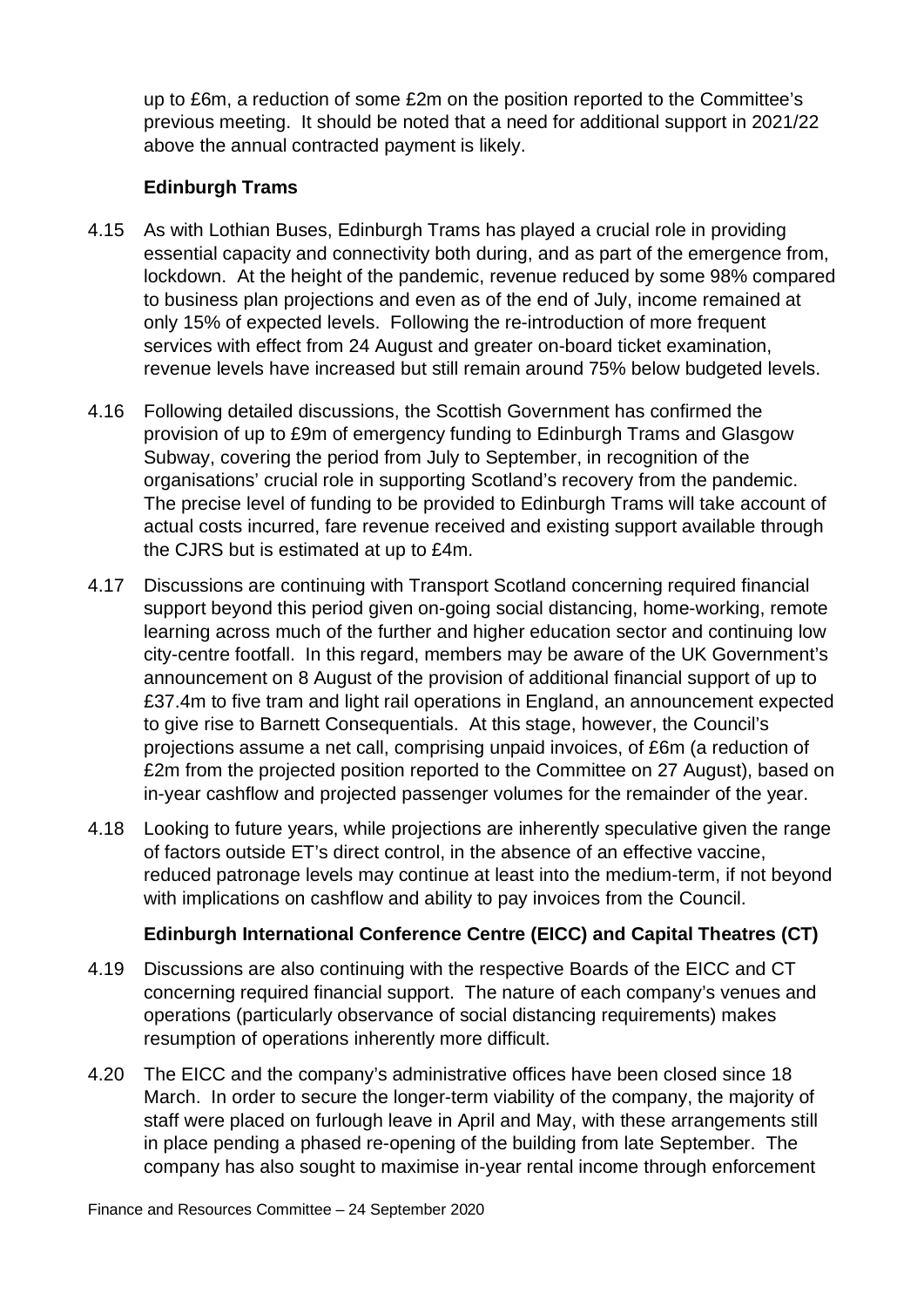of cancellation fees where applicable whilst encouraging, wherever possible, rescheduling of events in 2021 and 2022.

- 4.21 As Scotland's largest theatre charity, the pandemic has also hit CT hard, with a 90% reduction in its income since March due to lost ticket sales and trading income. As of late August, almost 53,000 tickets with a value of over £2.5m had been refunded, with the postponement of the 2020 pantomime resulting in a further income loss of £2.3m. Support has, however, been provided through the CJRS, with the majority of staff continuing to be furloughed.
- 4.22 At this stage, it is being assumed that each company will make use of general and earmarked reserves to offset the main income impacts and thus there will be no direct additional call upon the Council. However, the funds available to CT for the refurbishments of the King's Theatre will be severely depleted. In late August 2020, CT received £0.168m from the National Lottery Heritage Fund to support its three venues – the Festival Theatre, King's Theatre and The Studio – maintaining its buildings in a safe condition and meeting other essential utilities and insurance costs. It will, in addition, continue to examine all potential opportunities for support through the £97m of funds made available by the Scottish Government to enable the survival and continuing viability of arts venues in Scotland.

## **Transport for Edinburgh (TfE)**

4.23 TfE has been directed to continue to operate by drawing upon its reserves. Since 1 April 2020, this has resulted in its reserves being depleted by £0.142m to cover expenditure. Furloughing has, however, been utilised where possible and other cost savings delivered. TfE income has furthermore reduced and is expected to be no more than £0.060m for 2020. Liabilities of some £0.120m will be met by other, largely Scottish Government, grants to support on-going project delivery.

## **Contingency for continuing support, October to March**

4.24 In light of the remaining uncertainty outlined in the preceding sections and the potential for further national or more localised lockdowns in the event of a resurgence of the virus, a £3m contingency has also been included at this stage. The level and nature of this contingency will continue to be reviewed as the resumption of services, and related demand, are confirmed.

#### **Spend to Save annual report, 2019/20**

4.25 In considering the report on the Council's revenue outturn at the meeting of the Finance and Resources Committee on 27 August, it was noted that a summary of activity supported through the fund would be reported to this meeting, with these details included in **Appendix 1**.

#### **Potential funding sources to support "Green Recovery"**

4.26 In addition, following agreement by Council on 28 July 2020 of an addendum on the potential role of Spend to Save and other energy efficiency-related funding in supporting a Green Recovery, details of revenue funding sources available and the associated conditions of use are included in **Appendix 2**.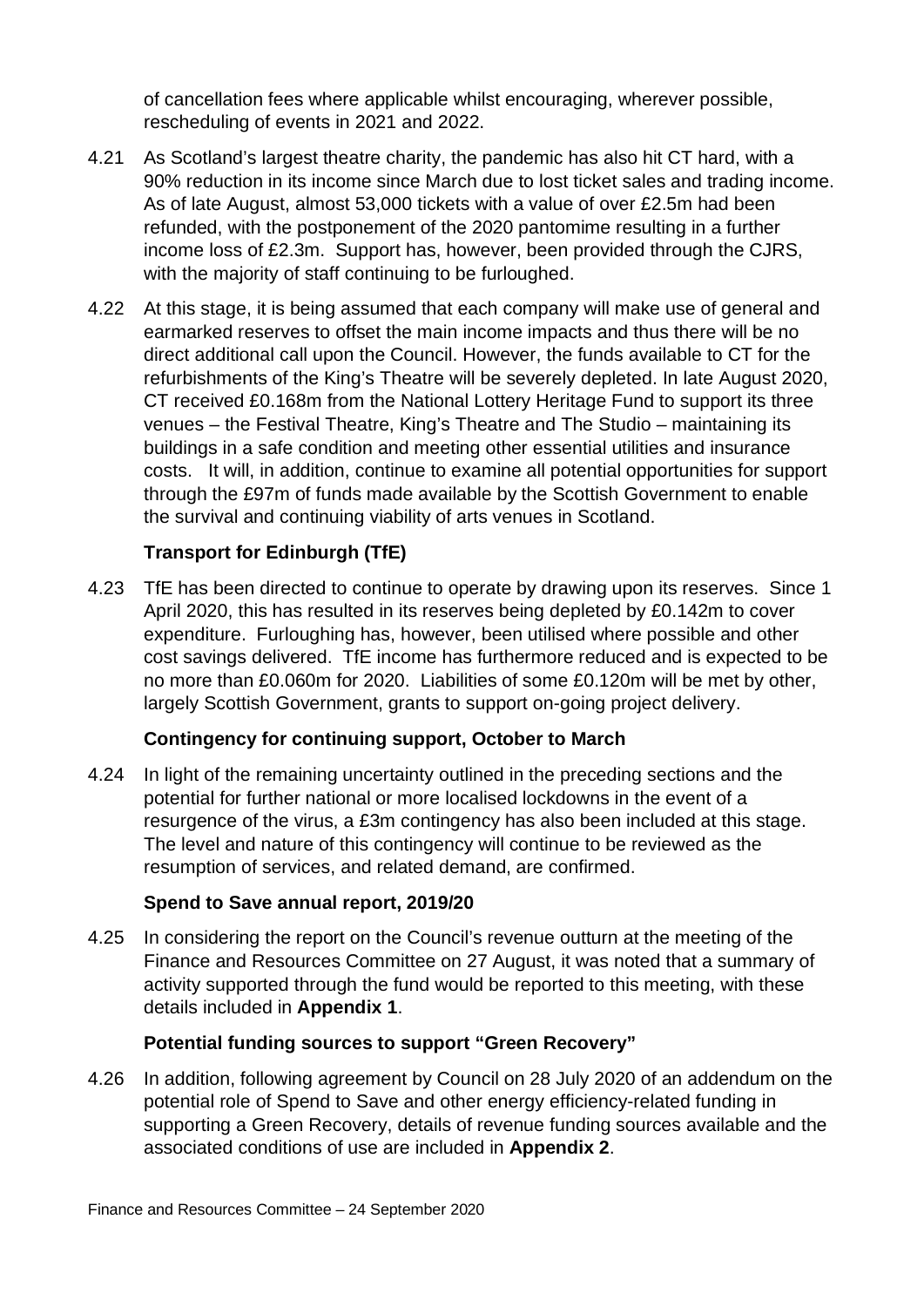## **5. Next Steps**

- 5.1 The cost and income impacts of the coronavirus pandemic will continue to be actively tracked and refined as additional clarity is received on the timing and nature of relaxation of current lockdown restrictions. These estimates will be shared with COSLA and form part of liaison and negotiation with the Scottish and UK Governments around the provision of corresponding funding.
- 5.2 Executive Directors have brought forward measures to offset savings delivery shortfalls and residual service pressures, with a £3m residual pressure remaining in Place. The impact of these measures, alongside any further available non-service savings, will continue to be regularly reported to elected members. Measures to close the gap further, with the aim of achieving in-year balance, will be brought to the Finance and Resources Committee on 29 October.
- 5.3 While a broad routemap for the recovery phase has been set out by the Scottish Government, the speed and nature of this process (including the potential for further lockdowns) remains, by its nature, unclear. A slower recovery is, however, likely to add further to the funding gap due to continuing income losses for a range of Council services and, in particular, its ALEOs.

## **6. Financial impact**

- 6.1 The report notes a number of significant expenditure pressures, both in respect of Council services and impacts on the activities of the Council's ALEOs. While a number of potential funding sources and other measures have been identified to address, at least in part, these shortfalls, it is likely that the affordability of the wider budget framework will require to be re-assessed, including the impacts of COVID-19 on the Council's capital investment programme. A report on this latter aspect will be brought to the next meeting of the Committee.
- 6.2 Initial analysis of the underpinning assumptions and savings approved for delivery as part of the 2021/22 and 2022/23 revenue budget indicates a number of measures, delivery of which may now require to be reassessed. These include the assumed on-going receipt of the Lothian Buses dividend and future increases in Council Tax and other fees and charges levels.
- 6.3 These sums have the potential to increase further should in-year pressures (including greater demand in such areas as homelessness) and shortfalls in savings delivery not be managed on a sustainable basis in future years. In addition, due to the wider economic outlook and consequent increase in public expenditure and reduction in taxation revenues, there may be implications for future years' revenue funding settlements.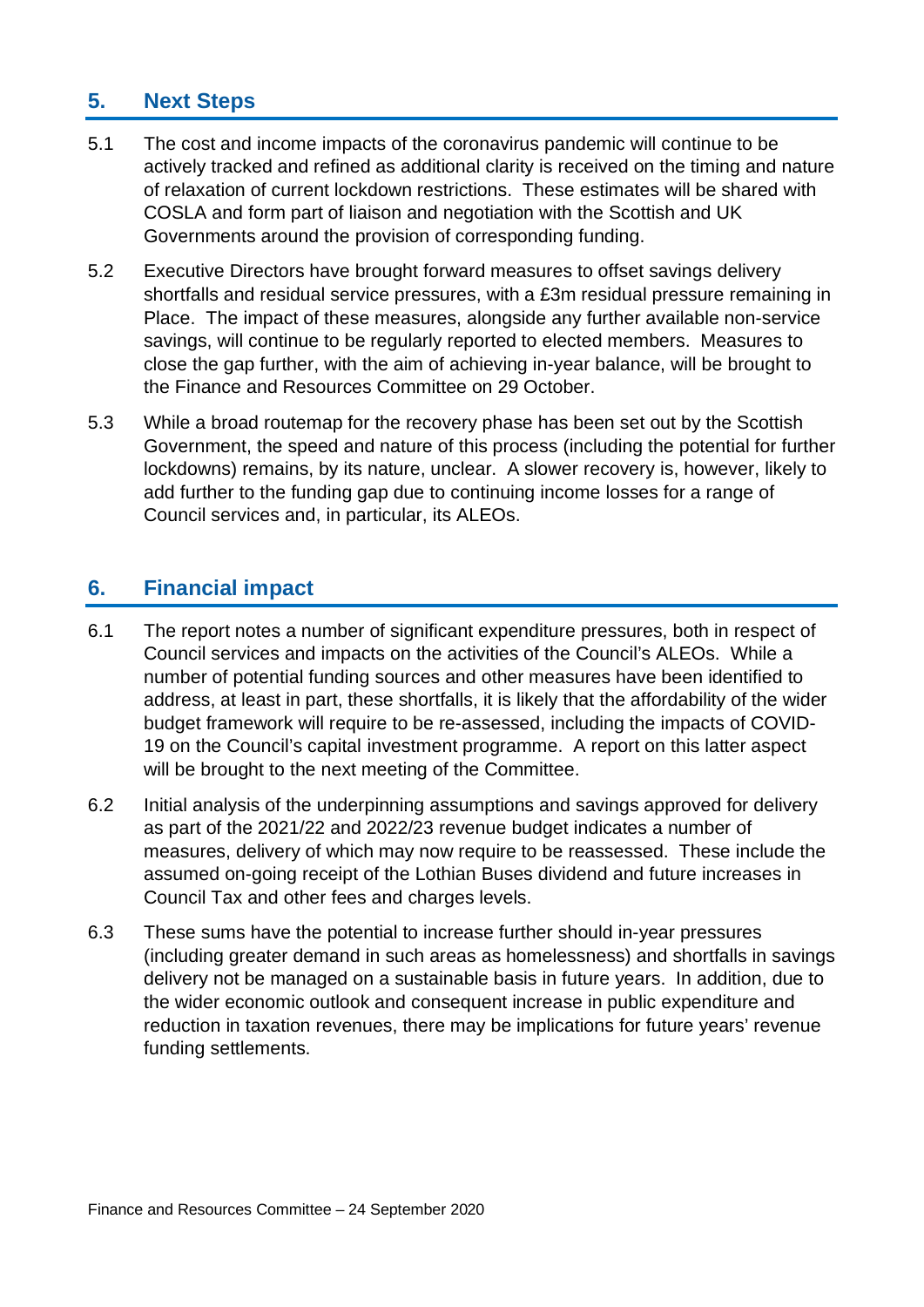## **7. Stakeholder/Community Impact**

7.1 The scale and coverage of the impacts linked to the pandemic will require extensive and continuing engagement with key stakeholders as the city enters the recovery phase.

## **8. Background reading/external references**

- 8.1 [Revenue Budget 2020/21 –](https://democracy.edinburgh.gov.uk/documents/s25584/7.4%20-%20Revenue%20Budget%202020-21%20Update.pdf) period three position, Finance and Resources Committee, 27 August 2020
- 8.2 [Revenue Monitoring 2019/20 –](https://democracy.edinburgh.gov.uk/documents/s25581/7.1%20-%20Revenue%20Monitoring%20201920%20-%20Outturn%20Report.pdf) outturn report, Finance and Resources Committee, 27 August 2020
- 8.3 [Finance Update,](https://democracy.edinburgh.gov.uk/documents/s25358/8.1%20-%20Finance%20Update.pdf) Edinburgh Integration Joint Board, 24 August 2020
- 8.4 [Fair Work and the Living Wage in Adult Social Care,](https://democracy.edinburgh.gov.uk/documents/s25360/8.2%20-%20Fair%20Work%20and%20the%20Living%20Wage%20in%20Adult%20Social%20Care.pdf) Edinburgh Integration Joint Board, 24 August 2020
- 8.5 [Revenue Budget 2020/21 Update,](https://democracy.edinburgh.gov.uk/documents/s24852/6.6%20-%20Revenue%20Budget%20Update%2020-21.pdf) Policy and Sustainability Committee, 23 July 2020
- 8.6 [Revenue Budget 2020/21 Update,](https://democracy.edinburgh.gov.uk/documents/s24506/Item%206.3%20-%20Revenue%20Budget%202020-21%20Update.pdf) Policy and Sustainability Committee, 25 June 2020
- 8.7 [Revenue Budget 2020/21 Update,](https://democracy.edinburgh.gov.uk/documents/s24143/6.4%20-%20Revenue%20Budget%20Update%2020.21.pdf) Policy and Sustainability Committee, 28 May 2020

## **9. Appendices**

One - Spend to Save Fund Annual Review, 2019/20

Two - Potential upfront revenue funding sources to support a "Green Recovery"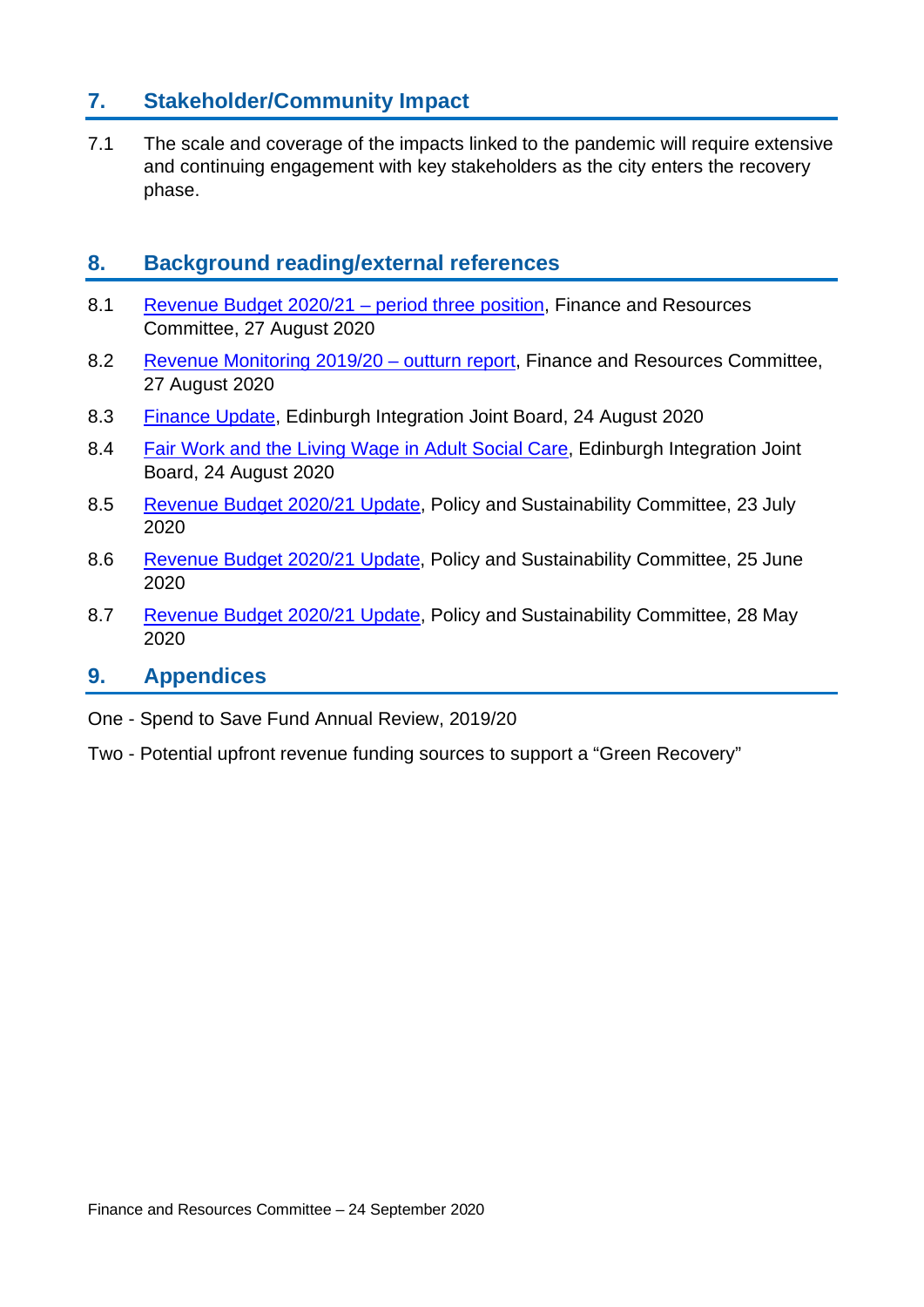#### **Appendix 1**

#### **Spend to Save Fund Annual Review, 2019/20**

As with most aspects of Council activity, supported schemes have latterly been affected by the COVID-19 pandemic and this has, to an extent, slowed their progress.

While, given the timing of their approval, the projects concerned are also at varying stages of completion, progress on supported initiatives in the period to 31 March 2020 was as follows:

#### **LED in public spaces** (£0.300m approved in June 2018)

Three specific projects totalling £0.028m were completed through the Spend to Save fund during the year, being internal lighting upgrades in Inch View Care Home and the City Chambers and an aisle lighting upgrade in the Usher Hall.

The Energy and Sustainability Team also has access to reinvested SALIX funding from the earlier RE:FIT scheme, the payback conditions of which are, in some cases, better aligned to the savings profiles of energy efficiency projects. As a result, some £0.2m of projects were additionally supported through this route in 2019/20.

#### **Usher Hall Public Address System** (£0.080m approved in June 2018)

Initial on-site testing of systems was provided by suppliers during Spring 2019, with further tests then undertaken in Autumn 2019 and revised bids requested. Subsequent progress has, however, been delayed by COVID-19 restrictions.

#### **Usher Hall Marketing Poster Boards** (£0.120m approved in June 2018)

The scheme requires planning approval which has been sought and this has delayed implementation somewhat. Progress has latterly furthermore been delayed by necessary prioritisation of other COVID-related activity.

#### **Lagganlia Snow Sports** (£0.040m approved in August 2018)

The Lagganlia Snowsports Base went to tender in late 2019 and returns were received in January 2020. A preferred contractor was appointed to secure a best-value design. Due to the pandemic resulting in the temporary closure of the centre and potentially affecting future income generation opportunities, however, this process remains live.

Subject to the above caveats, overall project costs will be met from the remaining Boyd Anderson fund balance of £101,000 and the above Spend to Save allocation, with the balance being met from the Outdoor Learning earmarked reserve.

#### **Leith Academy 3G pitch** (£0.197m approved in May 2019)

The pitch is now in place and available for pupils to use but there is currently no community access until the Council decides to re-open schools for use outside core school provision. The associated repayments schedule will be reviewed accordingly.

#### **Overall fund movement**

In addition to the above expenditure calls on the Fund, repayments were received from a number of previously-supported schemes during the year, including the Edinburgh International Climbing Arena, Craiglockhart Tennis Courts and RE:FIT projects, resulting in a year-end balance of £2.736m.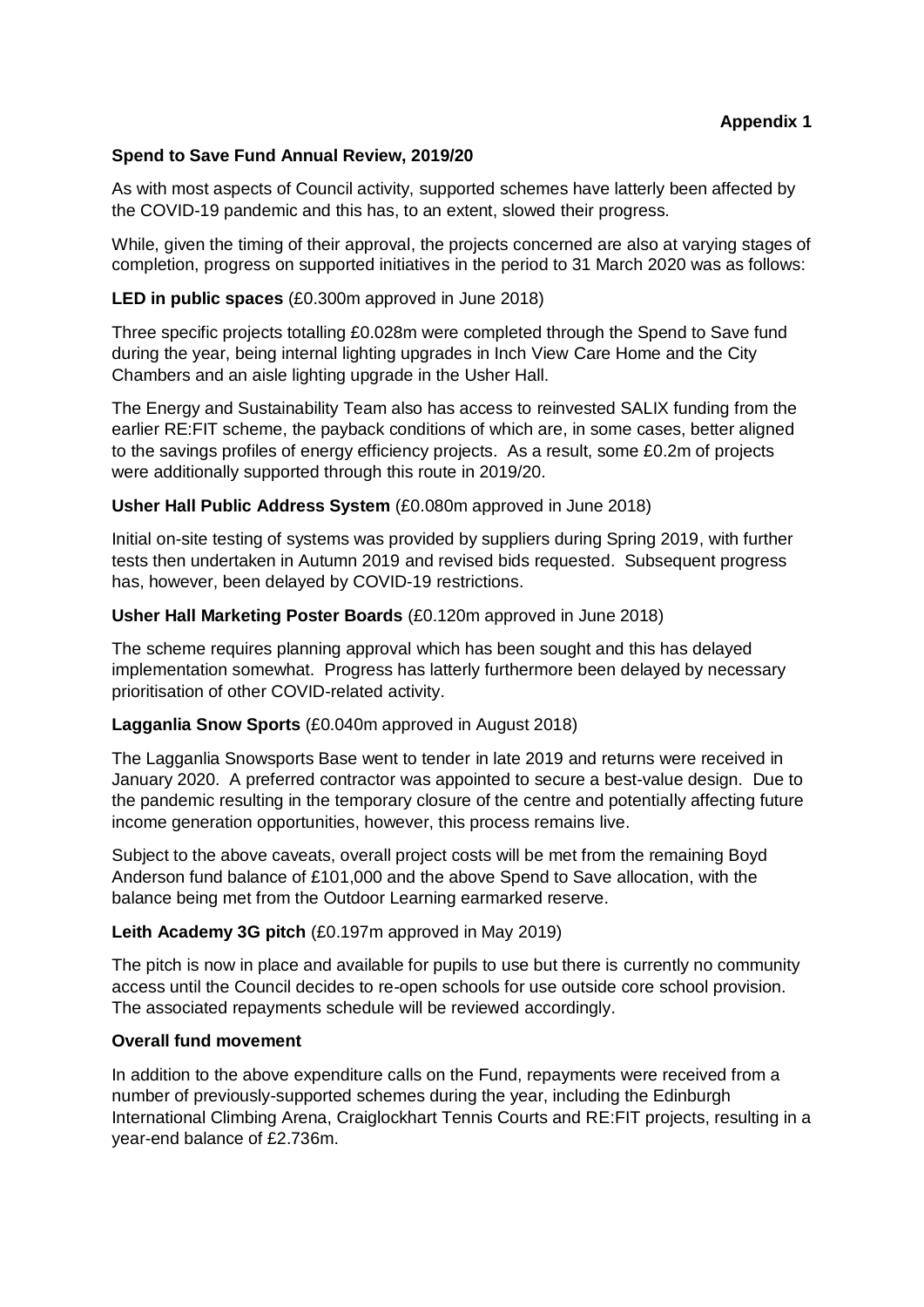#### **Potential upfront revenue funding sources to support a "Green Recovery"**

#### **Spend to Save**

The Council's Spend to Save fund was established to provide upfront revenue investment to support the taking forward of projects that will deliver savings in subsequent years. This investment is then repaid according to savings profiles agreed upon approval of the project concerned, allowing the fund to support eligible schemes on an on-going basis.

Applications for use of spend to save funding should meet three main criteria:

- (i) the expenditure should be one-off (i.e. non-recurring) in nature;
- (ii) the nature and value of the investment should be clearly shown, along with an indication of how it contributes to delivery of one or more of the Coalition's commitments or Council strategic outcomes;
- (iii) the benefits of the investment, both financial and (where applicable) non-financial should be clearly shown, along with an indication of the anticipated savings expressed in current-day prices. In general terms, the resulting payback period should be no longer than five years, although equally as important is the robustness of the underlying business case.

As of 31 March, the overall Spend to Save fund balance stood at £2.736m. Based on the net impact of planned drawdowns and repayments, up to £2m could potentially be made available over the coming months to support eligible projects, including those supporting a Green Recovery.

#### **SALIX**

From 2004 until 2016, the Council operated a £1.2m Central Energy Efficiency Fund (CEEF). This fund allowed the Council to invest in energy efficiency projects across its operational property estate on a "revolving loans fund" basis, whereby the fund balance was reimbursed from subsequent energy savings. When, in March 2016, the Scottish Government removed the associated conditions around the use of CEEF, the Council approved the transfer of the available balance of £0.8m to create a new SALIX fund which operates under similar terms. The Scottish Government match-funded the Council's contribution to create a £1.6m ringfenced fund for Council use which was instrumental in taking forward the RE:FIT programme across ten of the Council's schools and operational buildings.

Resultant savings from the RE:FIT projects are reinvested in the SALIX fund, allowing further qualifying projects to be undertaken. Since the fund's inception, a number of subsequent projects have been supported, including an upgrade of the screens within the Council's CCTV Monitoring Facility, Waverley Court BEMS improvement works and full lighting upgrades within Edinburgh Bus Station, the Assembly Rooms, Waverley Court and Bankhead Depot. In 2019/20, £0.217m of projects were supported through reinvested SALIX savings, with an intention to achieve a similar figure or higher this year. As such, the potential for this funding to act as an *additional* source is limited.

There is a potential option for the Council to expand the amount of funding available through match-funding with the Scottish Government to create a larger fund. However, any funding, assuming it could be identified given the pressures on both the revenue and capital budgets, would be bound by the fund criteria (whereby at least 75% of the resulting savings must be